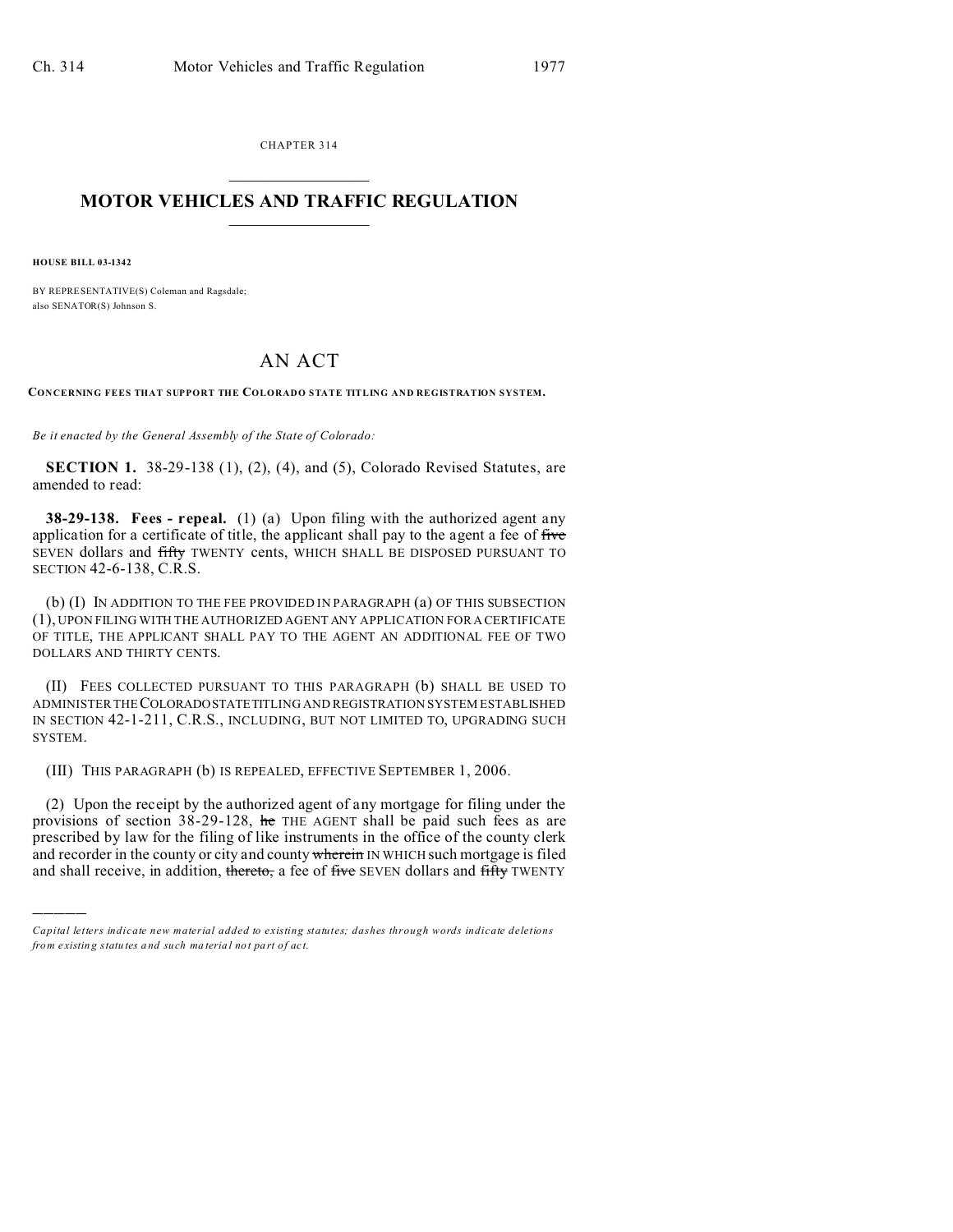cents for the issuance OR RECORDING of the certificate of title and the notation thereon of the existence of said mortgage.

(4) Upon the release and satisfaction of any mortgage and upon application to the authorized agent for the notation thereof on the certificate of title in the manner prescribed in section 38-29-131, such authorized agent shall be paid a fee of one dollar SEVEN DOLLARS and fifty TWENTY cents, WHICH SHALL BE DISPOSED PURSUANT TO SECTION 42-6-138, C.R.S.

(5) For the issuance of any duplicate certificate of title, except as may be otherwise provided in this article, the agent shall be paid a fee of one dollar EIGHT DOLLARS and **fifty** TWENTY cents, and, in all cases wherein IN WHICH the department assigns a new identifying number to any manufactured home, the fee charged for such assignment shall be three dollars and fifty cents.

**SECTION 2.** 42-1-206 (2) (a), Colorado Revised Statutes, is amended to read:

**42-1-206. Records open to inspection - furnishing of copies.** (2) (a) Upon written application and the payment of a fee of two dollars and twenty cents per copy, or A RECORD search therefor, for each copy requested, the department shall furnish to any person a photostatic copy of any specified record or accident report specifically made a public record by any provision of this title and shall, for the additional fee of fifty cents per certification, if requested, certify the same. All Fees collected under the provisions of this subsection (2) shall be used to defray the expenses of providing such copies; except that ten cents of each fee collected BY THE AUTHORIZED AGENT SHALL BE CREDITED TO THESPECIAL PURPOSE ACCOUNT ESTABLISHED UNDER SECTION 42-1-211 AND THE ENTIRE FEE FOR VEHICLE AND MANUFACTURED HOME RECORDS, IF COLLECTED DIRECTLY by the department, shall be credited to the special purpose account established under section 42-1-211. and used as provided in said section.

**SECTION 3.** 42-3-127 (1), Colorado Revised Statutes, is amended to read:

**42-3-127. Manufacturers or dealers.** (1) A manufacturer, drive-away or tow-away transporter of, or dealer in, motor vehicles, trailers, SPECIAL MOBILE MACHINERY, or semitrailers operating any such vehicle upon any highway, in lieu of registering each vehicle, may obtain from the department, upon application therefor upon USING the proper official form and payment of the fees required by law, and attach to each such vehicle one number plate, as required in this article for different classes of vehicles, which plate shall bear a distinctive number, the name of this state, which may be abbreviated, and the year for which issued, together with a distinguishing word or symbol indicating that such plate was issued to a manufacturer, drive-away or tow-away transporter, or dealer. Any such plates so issued may, during the registration period for which issued, be transferred from one such vehicle to another when owned and operated by or with the authority of such manufacturer or representative of such manufacturer or operated by such drive-away or tow-away transporter or dealer.

**SECTION 4.** 42-6-137 (4), Colorado Revised Statutes, is amended to read:

**42-6-137. Fees-repeal.** (4) Upon the release and satisfaction of  $\frac{1}{2}$  A mortgage and upon application to the authorized agent for the notation thereof on the certificate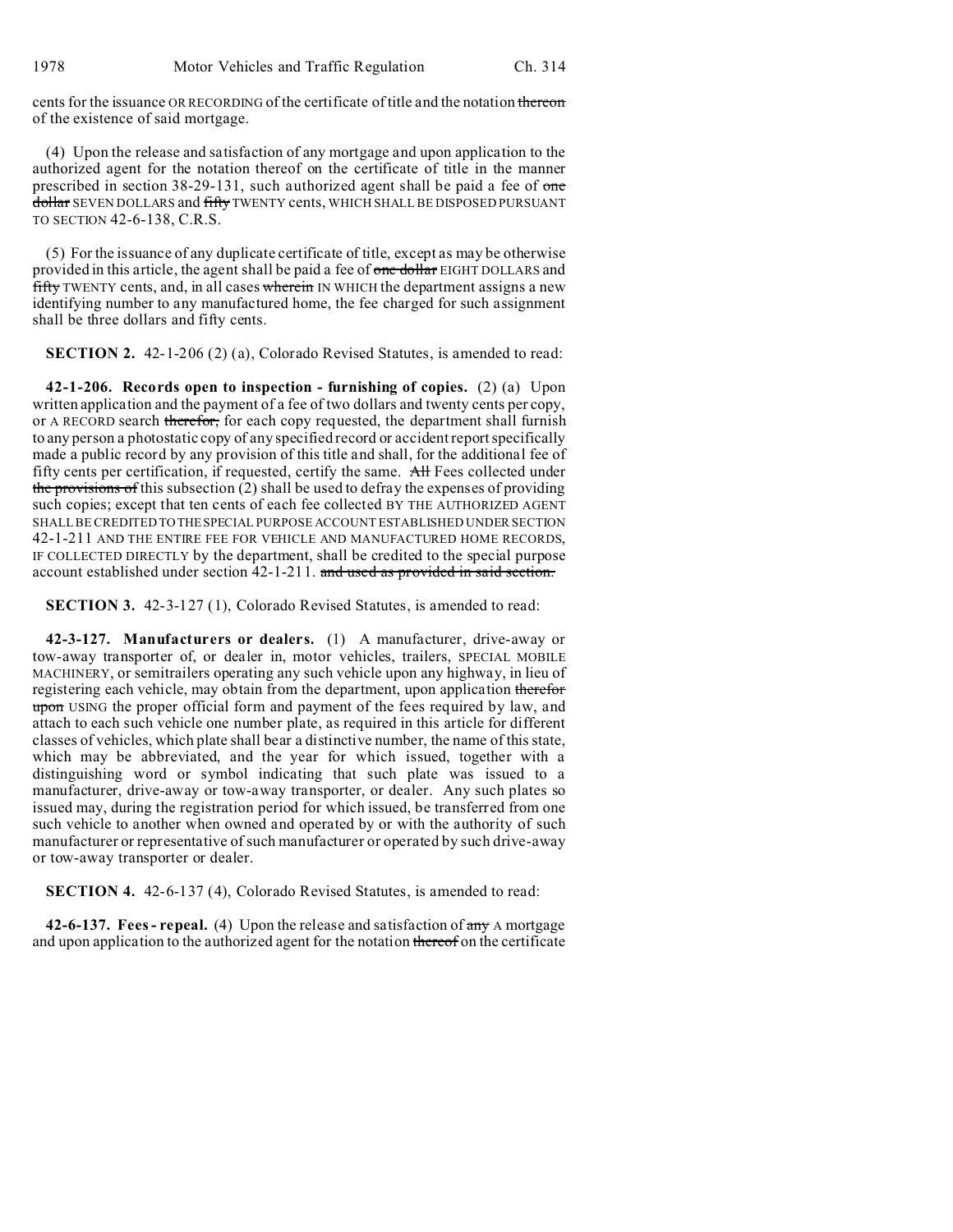of title in the manner prescribed in section 42-6-125, such authorized agent shall be paid a fee of one dollar and fifty SEVEN DOLLARS AND TWENTY cents.

**SECTION 5.** 42-6-138 (1) (a), (2), and (3), Colorado Revised Statutes, are amended to read:

**42-6-138. Disposition of fees - repeal.** (1) (a) All fees received by the authorized agent under the provisions of section  $42-6-137(1)$  or  $(2)$  42-6-137(1)(a), (2), OR (4) OR 38-29-138 (1) (a), (2), OR (4), C.R.S., upon application being made for a certificate of title, shall be disposed of as follows: Four dollars thereof shall be retained by the authorized agent and disposition thereof made as provided by law; three dollars and twenty cents shall be credited to the special purpose account established by section 42-1-211.

(2) All fees collected by the director's authorized agent under the provisions of section 42-6-137 (5) OR 38-29-138 (5), C.R.S., shall be disposed of as follows: For a copy of a recorded certificate of title, six dollars and fifty cents shall be retained by the authorized agent and disposition made as provided by law; and one dollar and seventy cents shall be credited to the special purpose account established by section 42-1-211; and, for assignment of a new identifying number to a motor vehicle OR MANUFACTURED HOME, two dollars and fifty cents shall be retained by the authorized agent and disposition made as provided by law; and one dollar shall be credited to the special purpose account established by section 42-1-211. All fees collected by the department under the provisions of section  $42-6-137(1)(a)$ ,  $(4)$ , OR  $(5)$  OR  $38-29-138$ (1) (a), (4), OR (5), C.R.S., shall be credited to such special purpose account.

(3) All fees paid to the director's authorized agent under section 42-6-137 (3)  $\sigma$  $(4)$  for the extension or release of any mortgage on a motor vehicle filed in the authorized agent's office shall be kept and retained by said authorized agent to defray the cost of such extension or release and shall be disposed of by the authorized agent as provided by law; except that fees for this service which may be paid to the authorized agent in the city and county of Denver shall, by such agent, be disposed of in the same manner as fees retained by the agent which were paid upon application being made for a certificate of title.

**SECTION 6.** 42-1-211 (2), Colorado Revised Statutes, is amended to read:

**42-1-211. Colorado state titling and registration system.** (2) There is hereby created a special purpose account in the highway users tax fund, which shall be known as the "Colorado state titling and registration account", for the purpose of providing funds for the operation of the Colorado state titling and registration system, including operations performed under article 6 of this title. Moneys received from the fees imposed by section  $38-29-138$  (1), (2), (4), and (5), C.R.S., and sections 42-1-206 (2) (a), 42-3-107 (21), 42-3-115.5 (1) (c), and 42-6-137 (1), (2), (4), and (5), AND (6) shall be credited to the special purpose account in accordance with the provisions of section 38-29-139, C.R.S., and sections 42-1-206 (2) (a), 42-3-107  $(21)$ ,  $42-3-115.5$   $(1)$   $(c)$ , and  $42-6-138$ . Any interest earned on moneys credited to the special purpose account shall be credited to and used for the same purpose as other moneys in said account. The general assembly shall appropriate annually the moneys in the special purpose account for the purposes of this subsection (2).